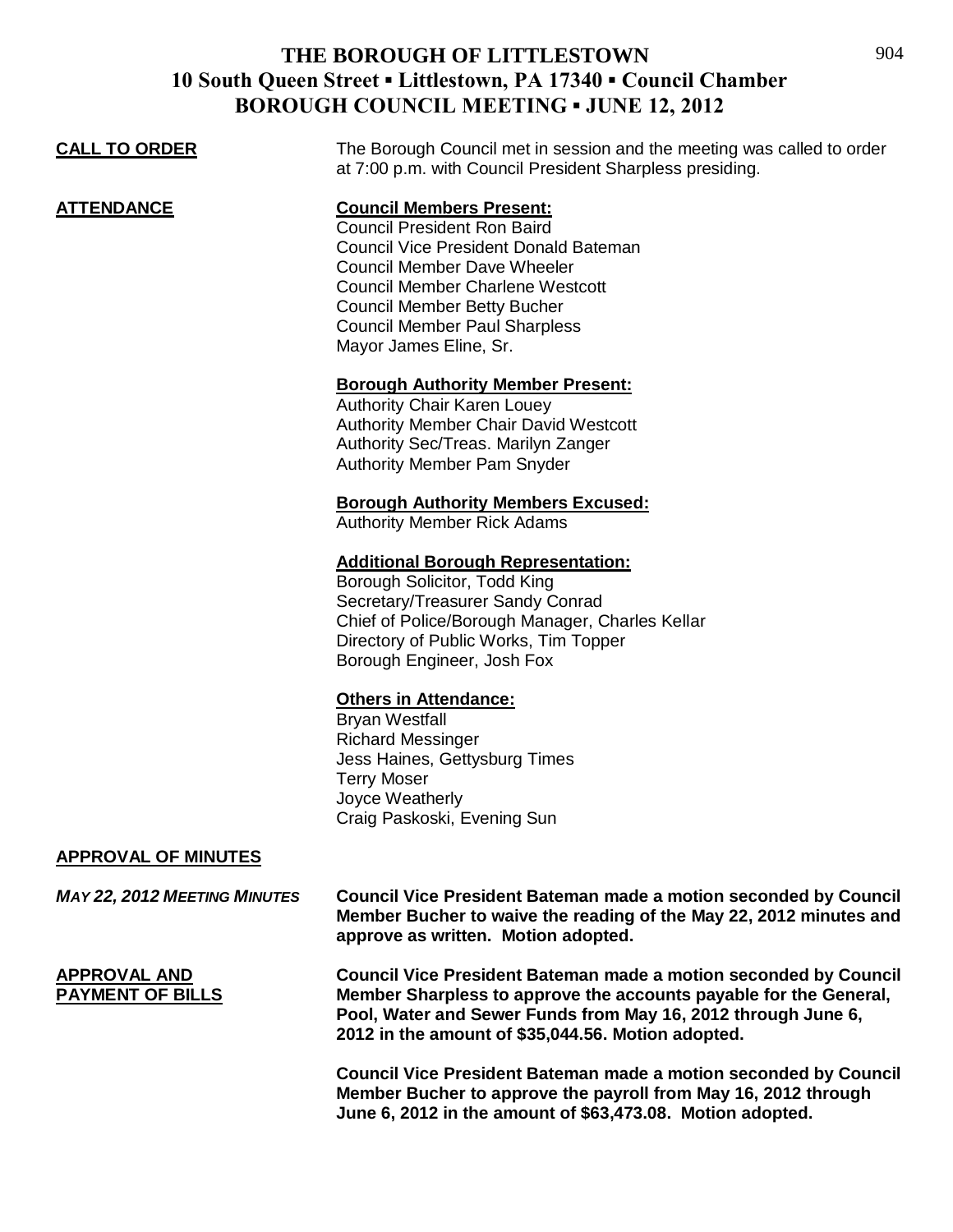#### **NEW BUSINESS**

| <b>PURCHASE A NACHO CHEESE</b><br><b>MACHINE - CONCESSION STAND</b>                                                | <b>Council Vice President Baird made a motion seconded by Council</b><br>Member Sharpless to purchase a Nacho Cheese machine for the<br>Concession Stand with an amount not to exceed \$100 plus shipping<br>and handling. Motion adopted.                                                                                                                                |
|--------------------------------------------------------------------------------------------------------------------|---------------------------------------------------------------------------------------------------------------------------------------------------------------------------------------------------------------------------------------------------------------------------------------------------------------------------------------------------------------------------|
| <b>HIRE XAVIER SAUVAGEAU</b>                                                                                       | <b>Council Member Westcott made a motion seconded by Council</b><br>Member Sharpless to hire Xavier Sauvageau as a part-time lifeguard<br>at an hourly rate of \$7.92/hr contingent upon him passing the<br>lifeguard class. Motion adopted.                                                                                                                              |
| <b>ADVERTISE THE STORMWATER</b><br><b>MANAGEMENT ORDINANCE</b>                                                     | <b>Council Vice President Bateman made a motion seconded by Council</b><br>Member Westcott to direct the Borough Solicitor to advertise the<br>Stormwater Management Ordinance for adoption at the July 10, 2012<br>meeting of Council. Motion adopted.                                                                                                                   |
| <b>END PROBATION FOR SAM NAPIER</b><br><b>AND BRYAN WESTFALL</b>                                                   | <b>Council Member Westcott made a motion seconded by Council</b><br>Member Sharpless to end the probation period for Sam Napier and<br>place him on a permanent status with a salary increase of \$1.00/hr<br>and to end the probation period for Bryan Westfall and place him on<br>a permanent status with a salary increase of \$.50/hr. Motion adopted.               |
| <b>RESIGNATION OF SHANNON CHILDS</b><br><b>PART-TIME ASSISTANT CLERK</b>                                           | <b>Council Vice President Bateman made a motion seconded by Council</b><br>Member Westcott to accept the resignation of Shannon Childs, Part-<br>time Assistant Clerk effective June 8, 2012. Motion adopted.                                                                                                                                                             |
| <b>ADVERTISE PART-TIME ASSISTANT</b><br><b>CLERK POSITION</b>                                                      | <b>Council Member Westcott made a motion seconded by Council</b><br>Member Sharpless to advertise the Part-Time Assistant Clerk<br>position. Motion adopted.                                                                                                                                                                                                              |
| <b>RECESS</b>                                                                                                      | Council President Baird recessed the meeting of Council at 7:15pm for the<br>meeting of the Borough Authority.                                                                                                                                                                                                                                                            |
| <b>BOROUGH AUTHORITY</b>                                                                                           | The meeting of the Littlestown Borough Authority was call to order at<br>7:15pm with Authority Chairperson, Karen Louey presiding.                                                                                                                                                                                                                                        |
| <b>RESCIND MOTION FROM THE</b><br><b>MAY 22, 2012 MEETING</b><br><b>CONTRACT 11-1</b><br><b>CHANGE ORDER NO. 2</b> | Authority Member Westcott made a motion seconded by Authority<br>Member Snyder to rescind the motion from the May 22, 2012 meeting<br>approving Change Order No. 2 to PSI Pumping Solutions, Inc. for<br>Contract 11-1 in the amount of \$9,385.19. Authority President Louey<br>stated that this was a non-agenda item and asked for public<br>comments. Motion adopted. |
| <b>FINAL CHANGE ORDER NO. 2</b><br><b>CONTRACT 11-1, PSI</b>                                                       | Authority Member Zanger made a motion seconded by Authority<br>Member Westcott to approve Final Change Order No. 2 to PSI<br>Pumping Solutions, Inc. for Contract 11-1 in the amount of<br>\$12,789.68. Motion adopted.                                                                                                                                                   |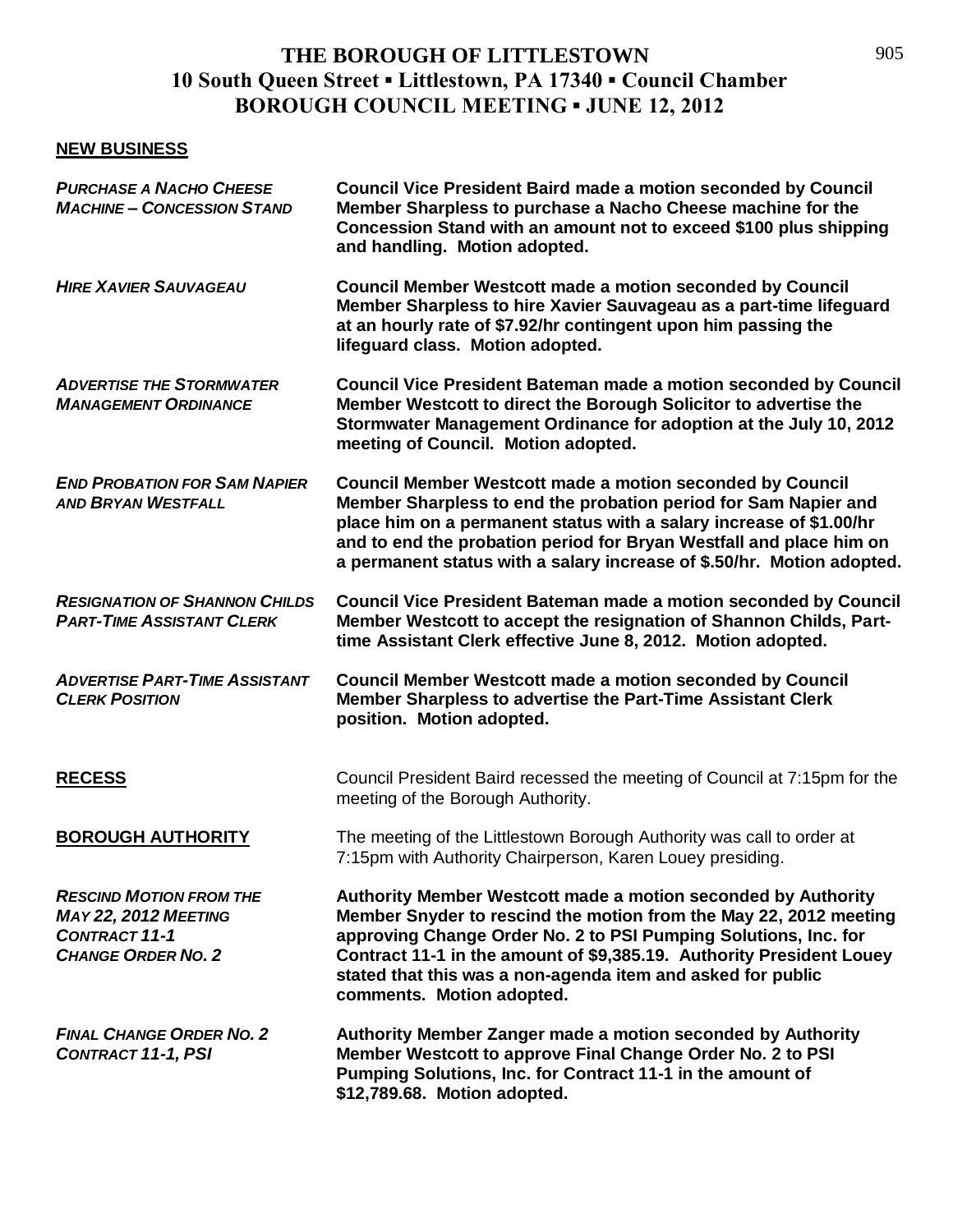| <b>CONTRACT 11-1 FINAL PAYMENT</b><br><b>CONTRACT 11-4</b><br><b>CHANGE ORDER NO. 3</b>                                                                 | Authority Member Snyder made a motion seconded by Authority<br>Member Westcott to approve the Final Payment to PSI Pumping<br>Solutions, Inc. for Contract 11-1 in the amount of \$127,883.56.<br>Motion adopted.<br>Authority Member Snyder made a motion seconded by Authority<br>Secretary Zanger to approve Change Order No. 3 to Fayetteville<br>Contractors, Inc. for Contract 11-4 in the amount of \$26,173.00.<br>Motion adopted.                                                                                                                                                                                                                                                                                                                                                                                                                                                                                                                                                                                                      |
|---------------------------------------------------------------------------------------------------------------------------------------------------------|-------------------------------------------------------------------------------------------------------------------------------------------------------------------------------------------------------------------------------------------------------------------------------------------------------------------------------------------------------------------------------------------------------------------------------------------------------------------------------------------------------------------------------------------------------------------------------------------------------------------------------------------------------------------------------------------------------------------------------------------------------------------------------------------------------------------------------------------------------------------------------------------------------------------------------------------------------------------------------------------------------------------------------------------------|
| <b>ADJOURN</b>                                                                                                                                          | Authority Member Westcott made a motion seconded by Authority<br>Secretary Zanger to adjourn the meeting of the Littlestown Borough<br>Authority. Motion adopted.                                                                                                                                                                                                                                                                                                                                                                                                                                                                                                                                                                                                                                                                                                                                                                                                                                                                               |
|                                                                                                                                                         | The meeting of the Littlestown Borough Authority was adjourned at<br>7:22pm.                                                                                                                                                                                                                                                                                                                                                                                                                                                                                                                                                                                                                                                                                                                                                                                                                                                                                                                                                                    |
| <b>RECONVENE</b>                                                                                                                                        | Council President Baird reconvened the meeting of the Littlestown<br>Borough Council at 7:22pm.                                                                                                                                                                                                                                                                                                                                                                                                                                                                                                                                                                                                                                                                                                                                                                                                                                                                                                                                                 |
| <b>NEW BUSINESS (Cont'd)</b>                                                                                                                            |                                                                                                                                                                                                                                                                                                                                                                                                                                                                                                                                                                                                                                                                                                                                                                                                                                                                                                                                                                                                                                                 |
| <b>RESCIND MOTION FROM THE</b><br><b>MAY 22, 2012 MEETING</b><br><b>CONTRACT 11-1</b><br><b>CHANGE ORDER NO. 2</b>                                      | <b>Council Member Westcott made a motion seconded by Council</b><br>Member Sharpless to rescind the motion from the May 22, 2012<br>meeting approving Change Order No. 2 to PSI Pumping Solutions,<br>Inc. for Contract 11-1 in the amount of \$9,385.19. Council President<br>Baird stated that this was a non-agenda item and asked for public<br>comment. Motion adopted.                                                                                                                                                                                                                                                                                                                                                                                                                                                                                                                                                                                                                                                                    |
| <b>FINAL CHANGE ORDER NO. 2</b><br><b>CONTRACT 11-1, PSI</b><br><b>CONTRACT 11-1 FINAL PAYMENT</b><br><b>CONTRACT 11-4</b><br><b>CHANGE ORDER NO. 3</b> | <b>Council Vice President Bateman made a motion seconded by Council</b><br>Member Westcott to approve Final Change Order No. 2 to PSI<br>Pumping Solutions, Inc. for Contract 11-1 in the amount of<br>\$12,789.68, to approve the Final Payment to PSI Pumping Solutions,<br>Inc. for Contract 11-1 in the amount of \$127,883.56 and to approve<br>Change Order No. 3 to Fayetteville Contractors, Inc. for Contract 11-4<br>in the amount of \$26,173.00. Motion adopted.                                                                                                                                                                                                                                                                                                                                                                                                                                                                                                                                                                    |
| <b>GOOD OLD DAYS</b>                                                                                                                                    | <b>Council Vice President Bateman made a motion seconded by Council</b><br>Member Bucher to approve the following request for the 41 <sup>st</sup> Annual<br>Good Old Days Festival to be held August 16 <sup>th</sup> , 17 <sup>th</sup> & 18 <sup>th</sup> , 2012:<br>$\triangleright$ To hold a Civil War encampment on the Maple Avenue Play<br>Ground on Saturday August 18th;<br>$\triangleright$ To hold a parade on Thursday evening, August 16 <sup>th</sup> , with a<br>route similar to past years;<br>$\triangleright$ To use the Borough parking lot at the square for the municipal<br>Band to entertain for the community on Thursday evening<br>following the parade;<br>$\triangleright$ To hold activities at Maple Avenue playground and Crouse<br>Park on Saturday August 18 <sup>th</sup> from 6:00am to 5:00pm, with<br>preparation beginning on Friday August 17 <sup>th</sup> ;<br>$\triangleright$ To block the roads to thru traffic around Crouse park on<br>Saturday August 18 <sup>th</sup> from 6:00am to 5:00pm; |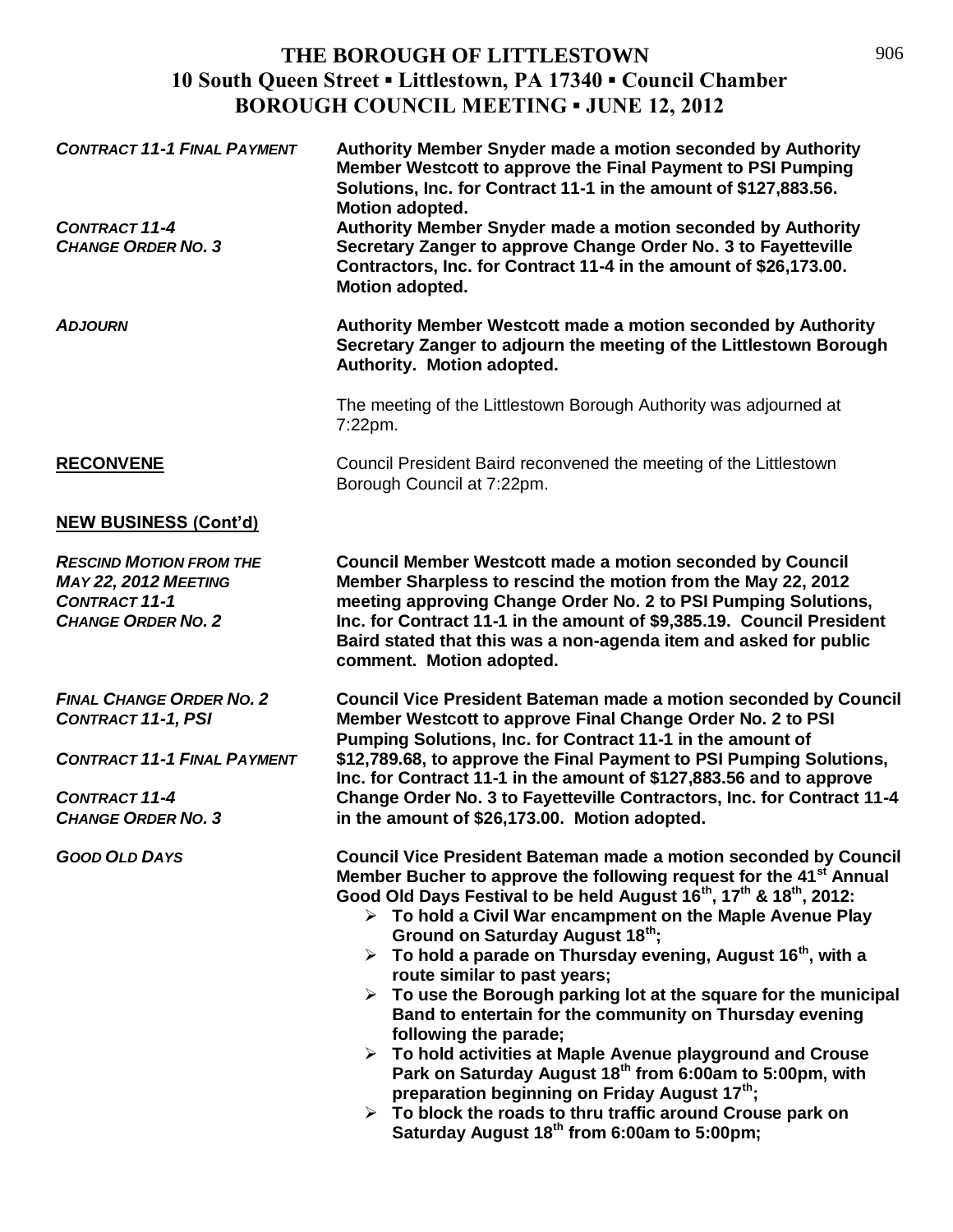|                                 | $\triangleright$ To close Glenwyn Drive to traffic on Saturday August 18 <sup>th</sup> from<br>7:00am to 4:00pm for the antique auto display;<br>$\triangleright$ To close Maple Avenue to through traffic along the playground<br>on Saturday, August 18 <sup>th</sup> from 6:00am to 5:00pm;<br>$\triangleright$ To have public rest rooms at Maple Avenue open on Thursday<br>evening and all day Saturday.<br>Motion adopted.                                                                                                                                                                                                                                                                                                                                                                                                                                                                                                                                                   |
|---------------------------------|-------------------------------------------------------------------------------------------------------------------------------------------------------------------------------------------------------------------------------------------------------------------------------------------------------------------------------------------------------------------------------------------------------------------------------------------------------------------------------------------------------------------------------------------------------------------------------------------------------------------------------------------------------------------------------------------------------------------------------------------------------------------------------------------------------------------------------------------------------------------------------------------------------------------------------------------------------------------------------------|
| <b>REPORTS</b>                  |                                                                                                                                                                                                                                                                                                                                                                                                                                                                                                                                                                                                                                                                                                                                                                                                                                                                                                                                                                                     |
| <b>Mayor</b>                    | Mayor, James Eline, Sr. thanked the Allied Veterans and everyone who<br>participated in the Memorial Day Parade.                                                                                                                                                                                                                                                                                                                                                                                                                                                                                                                                                                                                                                                                                                                                                                                                                                                                    |
| <b>Chief of Police/Manager</b>  | Chief of Police, Charles Kellar informed Council of the following:<br>The Emergency Management Coordinator is putting the finishing<br>touches on the Emergency Operations Plan;<br>The two new officers are doing well with their training;<br>$\bullet$<br>The Charles Street fire report from the coroner shows that it was<br>$\bullet$<br>carbon dioxide that was the cause of death;<br>There were some minor repairs that had to be done on the police<br>vehicles;<br>The revised Royal Farms plans have been received and<br>$\bullet$<br>distributed. The plan will be reviewed by the Planning Commission<br>on June 14, 2012;<br>Application has been submitted for the Good Old Days Parade;<br>The postings from the Labor Board have been received and posted<br>regarding the agreement for a joint petition;<br>Attended a Benecon workshop on June 11, 1012; and<br>$\bullet$<br>There was a Columbia Gas awareness workshop held at the<br><b>Borough Office</b> |
| <b>Director of Public Works</b> | Director of Public Works, Tim Topper informed Council that his report was<br>turned in earlier to Council and asked if there were any questions.                                                                                                                                                                                                                                                                                                                                                                                                                                                                                                                                                                                                                                                                                                                                                                                                                                    |
| <b>Code Enforcement Office</b>  | Code Enforcement Officer, Bryan Westfall informed Council that there are<br>a lot of grass violations which he is working on getting resolved.                                                                                                                                                                                                                                                                                                                                                                                                                                                                                                                                                                                                                                                                                                                                                                                                                                      |
| <b>Borough Solicitor</b>        | Solicitor Todd King informed Council that he had some items for executive<br>session.                                                                                                                                                                                                                                                                                                                                                                                                                                                                                                                                                                                                                                                                                                                                                                                                                                                                                               |
| <b>Borough Engineer</b>         | Borough Engineer, Josh Fox informed Council of the following:<br><b>Contract 11-1 - Water System Improvements</b><br>The final contract price for the project is \$89,743.29, 2.35% over<br>$\bullet$<br>the initial contract price which includes the replacement of well<br>pumps and piping for Well No. 5 and Well No. 11 and the<br>replacement of well pump piping for Well No. 2.<br>Contract 11-4 - Lumber Street Utility & Roadway Improvements<br>Work continues on site that generally includes installation of water<br>mains and services.                                                                                                                                                                                                                                                                                                                                                                                                                             |